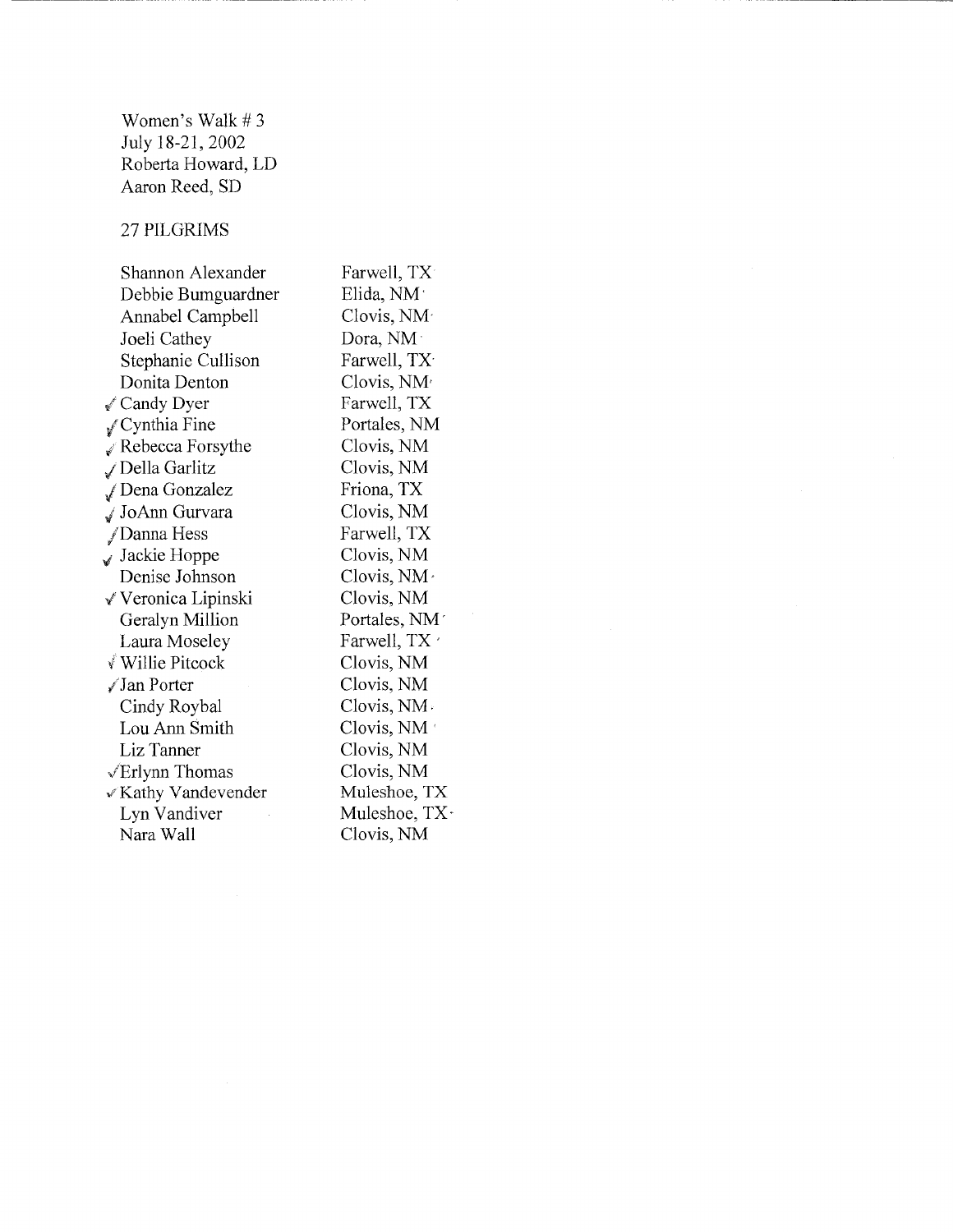Women's Walk #3 July 18-21,2002

## TEAM

Roberta Howard - LD *1* Aaron Reed - SD Jeanie Eichenberger - TL Alice Richmond - TL Alice Dosher - TL Marilyn Hartle - TL Jennifer Allen- TL Patty Hillock - TL Vicki Milloy - ATL Jan Smartnick - ATL Laqueda Chaves - ATL Brenda Wren - ATL Jeneane Tatum- ATL Annetta Hadley- ATL Robbi Actkinson - ALD Amber Dixson- ALD Christi Lucero - ALD Sheryl Reid- ALD Naiomi Starbuck- ALD Sherry Best  $-$  BR  $Robin Howard-MD$ Sheryl Christian - AMD Cindy Kleyn-Kennedy- AMD  $\sqrt{\text{Jody Wilson} - \text{ASD}}$ JTed Wilson, ASD -/'Jeff Addison- ASD Hayley Christian - Resident Angel Kristy White - Resident Angel Laurie Reid- Prayer Team

Perseverance Sanctifying Grace, Means of Grace

Body of Christ Fourth Day

Changing Our World Life In Piety Priesthood of All Believers Christian Action Priorities Growth Through Study

Discipleship Obstacles to Grace Prevenient Grace Justifying Grace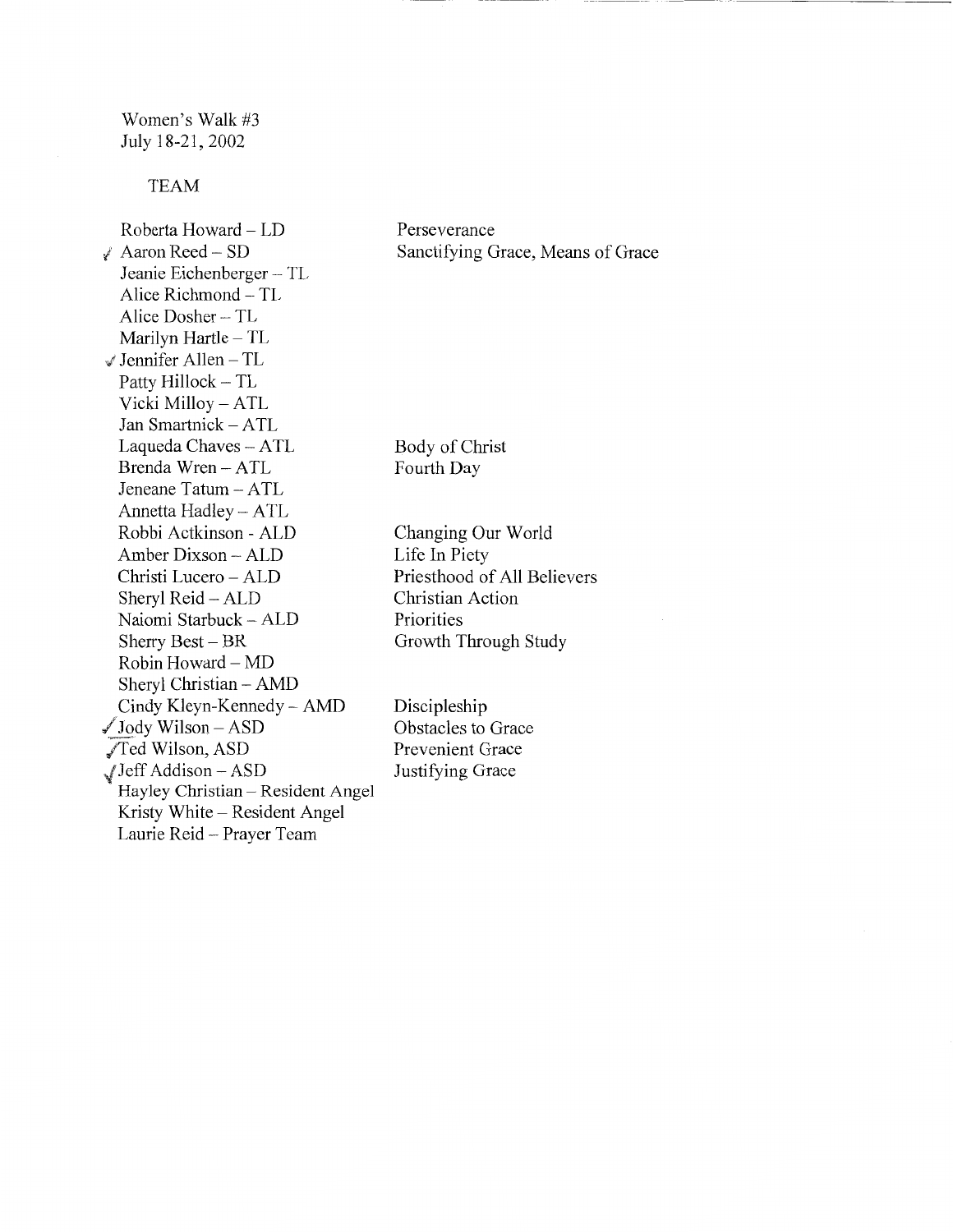Men's Walk #3 October 30-November 2, 2002 David George - LD Brad Reeves - SD

## 33 PILGRIMS

| <b>Rick Beard</b>    | Friona, TX      |
|----------------------|-----------------|
| Lance Bookout        | Clovis, NM      |
| Clay Bracken         | Clovis, NM      |
| <b>Bill Cathey</b>   | Dora, NM        |
| Marty Collins        | Littlefield, TX |
| Jimmie Denton        | Clovis, NM      |
| Ron Dyer             | Farwell, TX     |
| <b>Bruce Fillpot</b> | Albuquerque, NM |
| Douglas Gibbs        | Clovis, NM      |
| L. C. Gonser         | Farwell, TX     |
| Chuck Harris         | Olton, TX       |
| <b>Chester Harth</b> | Rogers, NM      |
| Virgil Hillock       | Amarillo, TX    |
| <b>Rusty Husted</b>  | Elida, NM       |
| Joe Jackson          | Friona, TX      |
| Lance Langan         | Clovis, NM      |
| Hollis Lesly         | Clovis, NM      |
| Jerry Martin         | Texico, NM      |
| <b>Bob Pitcock</b>   | Clovis, NM      |
| Rob Pitcock          | Clovis, NM      |
| Dick Powell          | Clovis, NM      |
| <b>Charles Roark</b> | Amarillo, NM    |
| Jody Roark           | Clovis, NM      |
| Raymond Spencer      | Friona, TX      |
| Albert Steward Jr.   | Clovis, NM      |
| Randy Stone          | Bovina, TX      |
| Kyle Streun          | Olton, TX       |
| Gary Tate            | Clovis, NM      |
| Mike Teague          | Bovina, TX      |
| Larry Tedrow         | Clovis, NM      |
| Dean Turvaville      | Clovis, NM      |
| Gary Wall            | Clovis, NM      |
| Matt Wines           | Melrose, NM     |
| Frank Winters        | Friona, TX      |

 $\overline{\phantom{a}}$